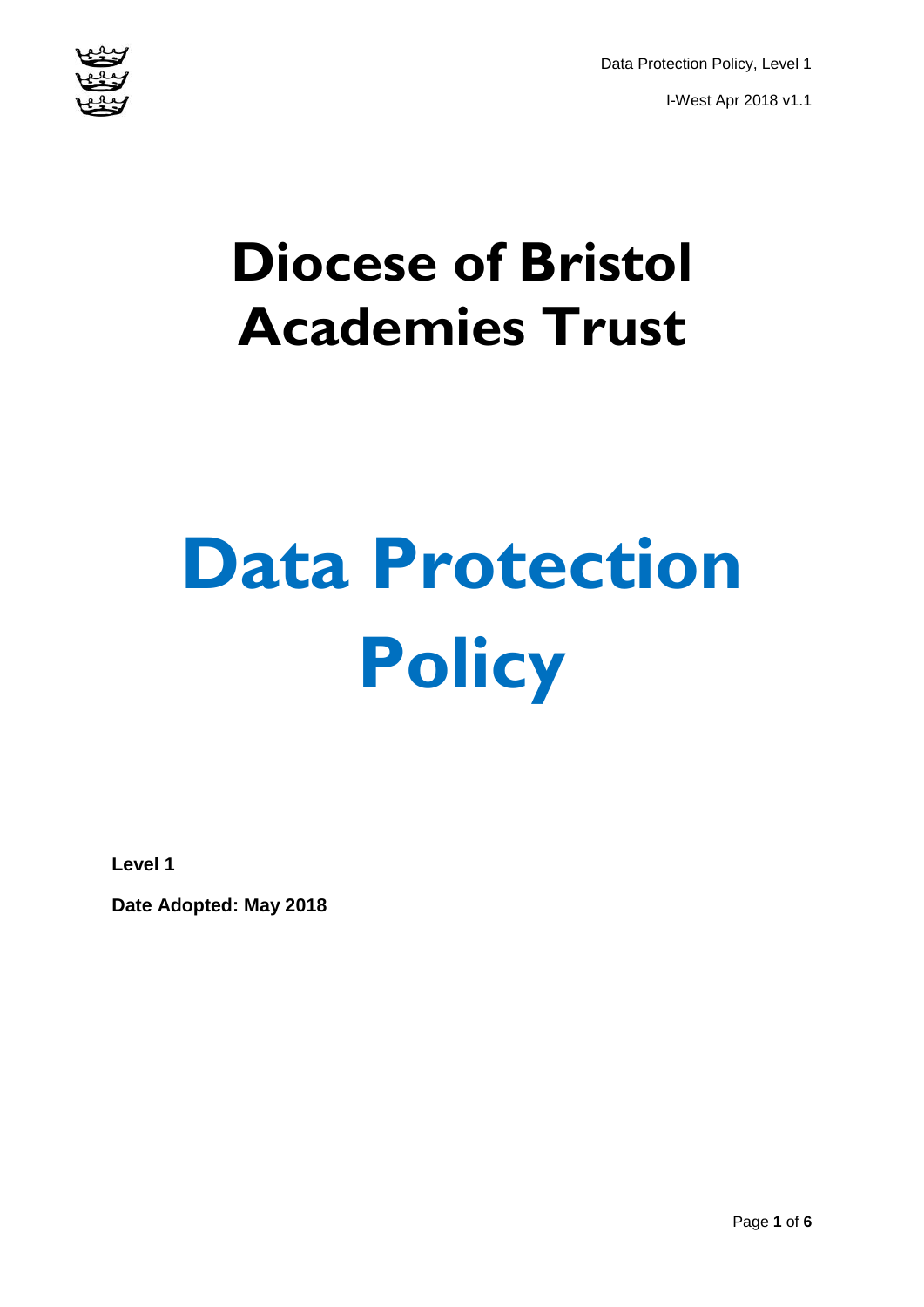



## **Data Protection Policy**

#### **1. Introduction**

The Diocese of Bristol Academies Trust (DBAT) issues this policy to meet the requirements incumbent upon them under The General Data Protection Regulation (GDPR) and The Data Protection Act 2018 for the handling of personal data in the role of controller. If appropriate it can also be used for the control and release of data under the Freedom of Information Act 2000.

As a requirement of GDPR, DBAT has appointed i-west as the Trust Data Protection Officer (DPO).

#### **2. Scope**

This policy applies to all employees of DBAT including contract, agency and temporary staff, volunteers and employees of partner organisations working for DBAT.

#### **3. Legal Principles**

In execution of this policy DBAT will comply with the data protection principles of the GDPR specified in Article 5. These are that personal data be:

- a) processed **lawfully, fairly and in a transparent manner** in relation to individuals;
- b) collected for **specified, explicit and legitimate purposes** and not further processed in a manner that is incompatible with those purposes; further processing for archiving purposes in the public interest, scientific or historical research purposes or statistical purposes shall not be considered to be incompatible with the initial purposes;
- c) **adequate, relevant and limited to what is necessary** in relation to the purposes for which they are processed;
- d) **accurate and, where necessary, kept up to date**; every reasonable step must be taken to ensure that personal data that are inaccurate, having regard to the purposes for which they are processed, are erased or rectified without delay;
- e) kept in a form which permits **identification of data subjects for no longer than is necessary** for the purposes for which the personal data are processed; personal data may be stored for longer periods insofar as the personal data will be processed solely for archiving purposes in the public interest, scientific or historical research purposes or statistical purposes subject to implementation of the appropriate technical and organisational measures required by the GDPR in order to safeguard the rights and freedoms of individuals;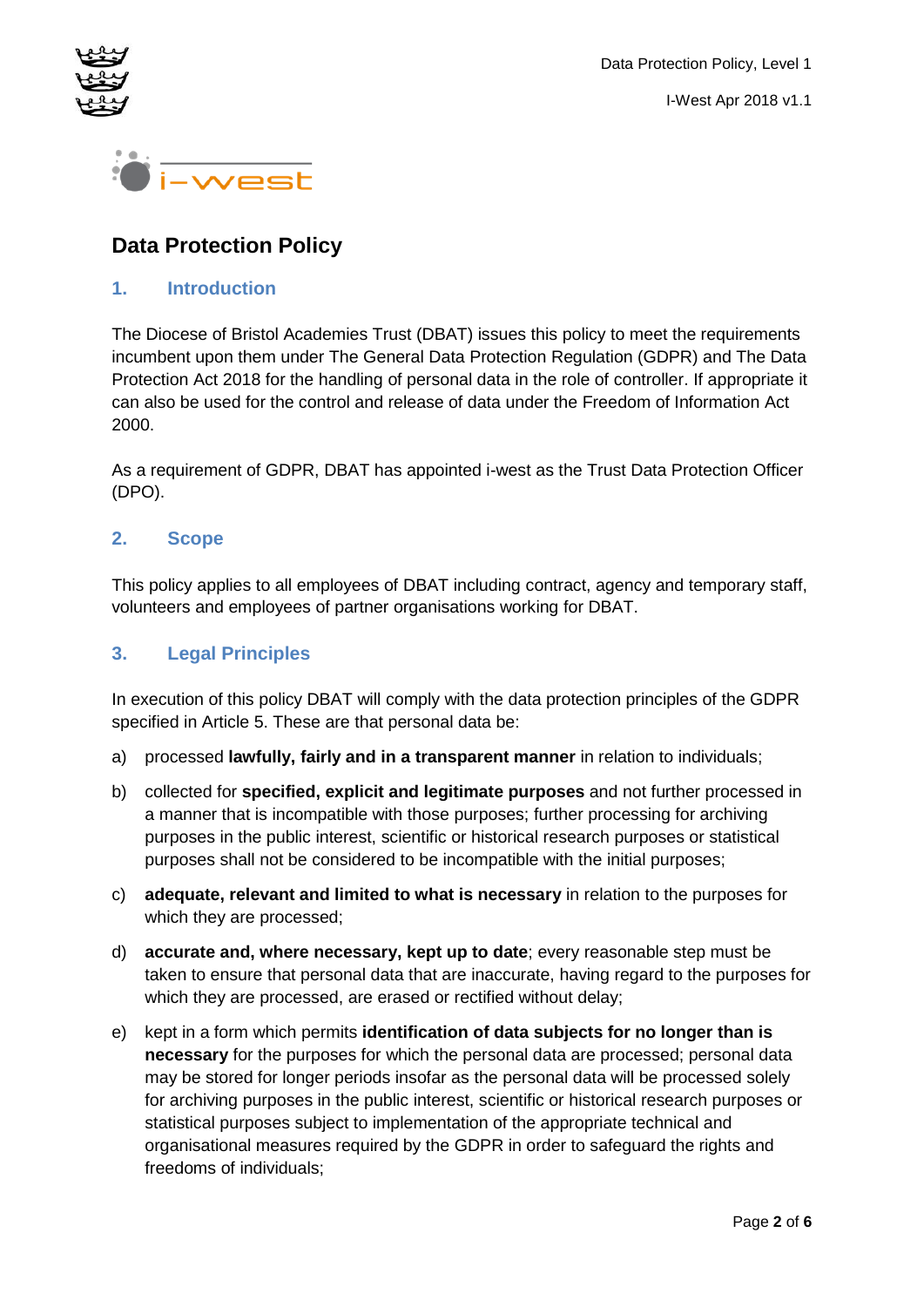I-West Apr 2018 v1.1



f) processed in a manner that **ensures appropriate security** of the personal data,

including protection against unauthorised or unlawful processing and against accidental loss, destruction or damage, using appropriate technical or organisational measures.

DBAT will adopt the appropriate technological and organisational measures to ensure compliance with the Data Protection Principles by carrying out the necessary procedures. The concept of *data protection by design* will be a guiding principle in achieving the security of individual's data protection rights.

In all aspects of our work we will ensure that the rights of the data subject are protected by all practicable measures associated with the conduct of our work. The rights of the data subject as defined in Chapter iii of the GDPR are;

- a) The Right to be informed in a clear, concise and transparent manner
- b) The Right of access
- c) The Right to rectification
- d) The Right to erasure
- e) The Right to restrict processing
- f) The Right to data portability
- g) The Right to object
- h) Rights related to automated decision making

#### **4. Response Times in the Application of Legislation**

In applying these regulations DBAT is obliged to adhere to the following schedules. The procedures for subject access are detailed in [Appendix 1.](#page-5-0)

- a) Subject Access Requests (SARs) whereby an individual may request personal information held by DBAT about themselves or a nominated individual on their behalf must be responded to within 1 month,
- b) Where the above is found to be complex or numerous an extension may be granted allowing an additional 1 month however the subject must be informed within 1 month of their request,
- c) No fee shall be charged for the above except where it is found to be excessive, repetitive or manifestly unfounded in accordance with Article 12 of the GDPR,
- d) Freedom of Information Act Requests (FOIAs) whereby an individual may request information held by the DBAT but may not contain information relating to individuals, subject to certain exceptions, must be responded to as soon as possible within 20 working days,
- e) No fee shall normally be charged for the above. However in exceptional circumstances a fee may be charged,
- f) Environmental Information Regulation requests (EIR) must be responded to as soon as possible but within 20 working days,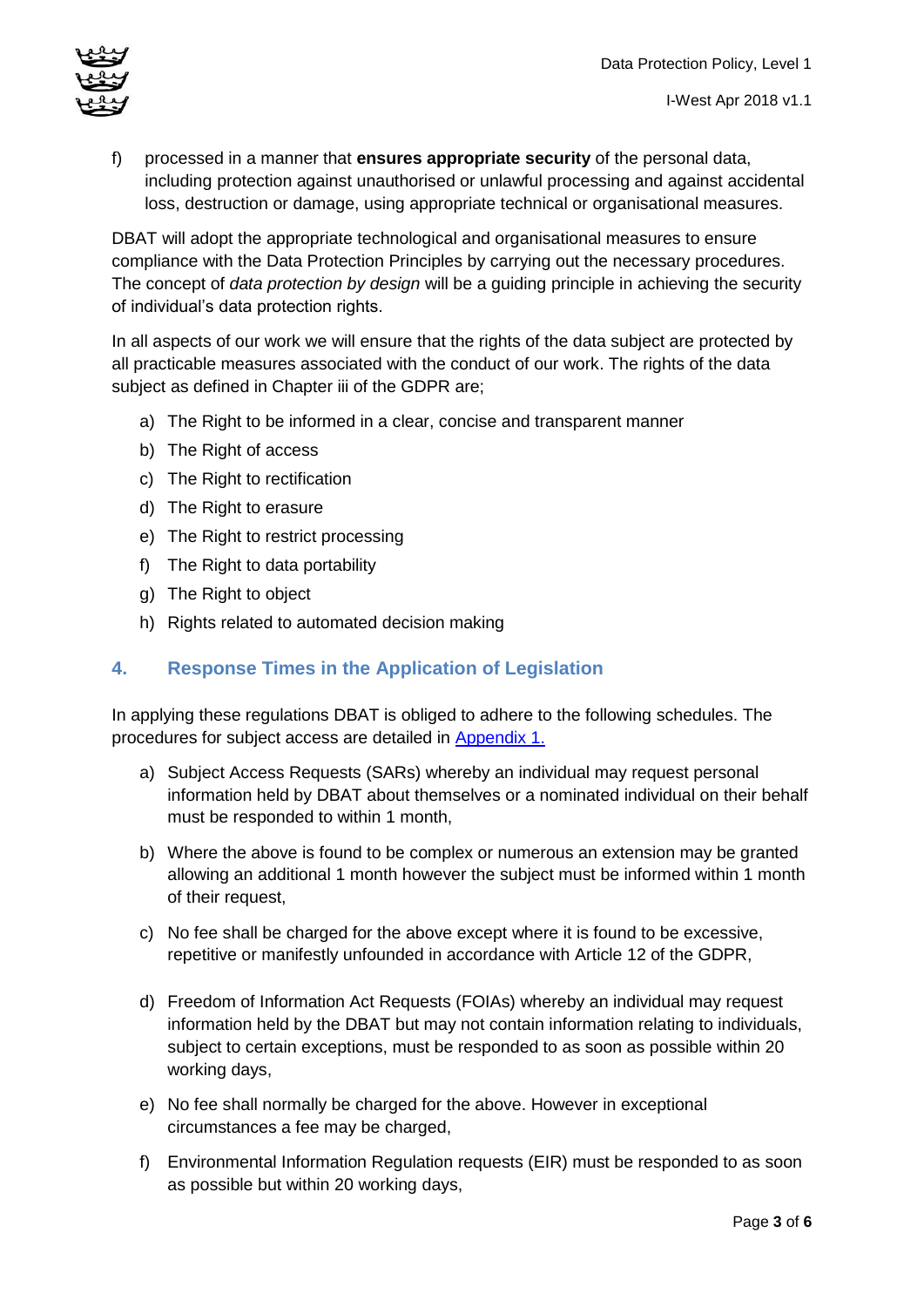

g) No fee shall be charged for the above.

#### **5. Rights of the Data Subject**

Where consent has been sought as the justification on processing, adequate measures must be in place to record consent and an appropriate method of removing the individual's personal data should consent be revoked must be adopted. In the vast majority of data processing activities a statutory power will be the reason for data processing.

Except where a statutory exemption applies or is in the public interest regarding health an individual who wishes to exercise their right to erasure shall have their personal data removed from all areas where applicable.

An individual when making a SAR is entitled to the following;

- a) confirmation that their data is being processed;
- b) access to their personal data;
- c) other supplementary information this largely corresponds to the information that should be provided in a privacy notice.

#### **6. Data Protection by Design**

It is a statutory requirement that any activity involving a high risk to the data protection rights of the individual when processing personal data be assessed by the Data Protection Impact Assessment (DPIA). Prior to the assumption of any such activity, DBAT's DPO i-west must be consulted and an initial screening will be conducted assessing risk.

Any activity involving the processing of personal data must be registered on the Register of Processing Activity and reviewed at the very least annually.

#### **7. Data Retention**

Except where a specified retention period has been defined in accordance with the purpose of the activity any period of retention is defined by DBAT record retention schedule. This is detailed in the Data Retention Policy and the subsequent schedule.

#### **8. Complaints**

Where an individual makes a complaint relating to the processing of their personal data or is unhappy with any response to an SAR, FOI or EIR (if appropriate) request they may request an internal review (IR) be conducted. Requests for an IR should be within 40 days of the original response. The responsibility for the conduct of an IR is with DBAT central team who will discuss with the appointed DPO (i-west). The Trust contact is: DBAT CEO, Hillside House, 1500 Parkway North, Bristol BS34 8YU.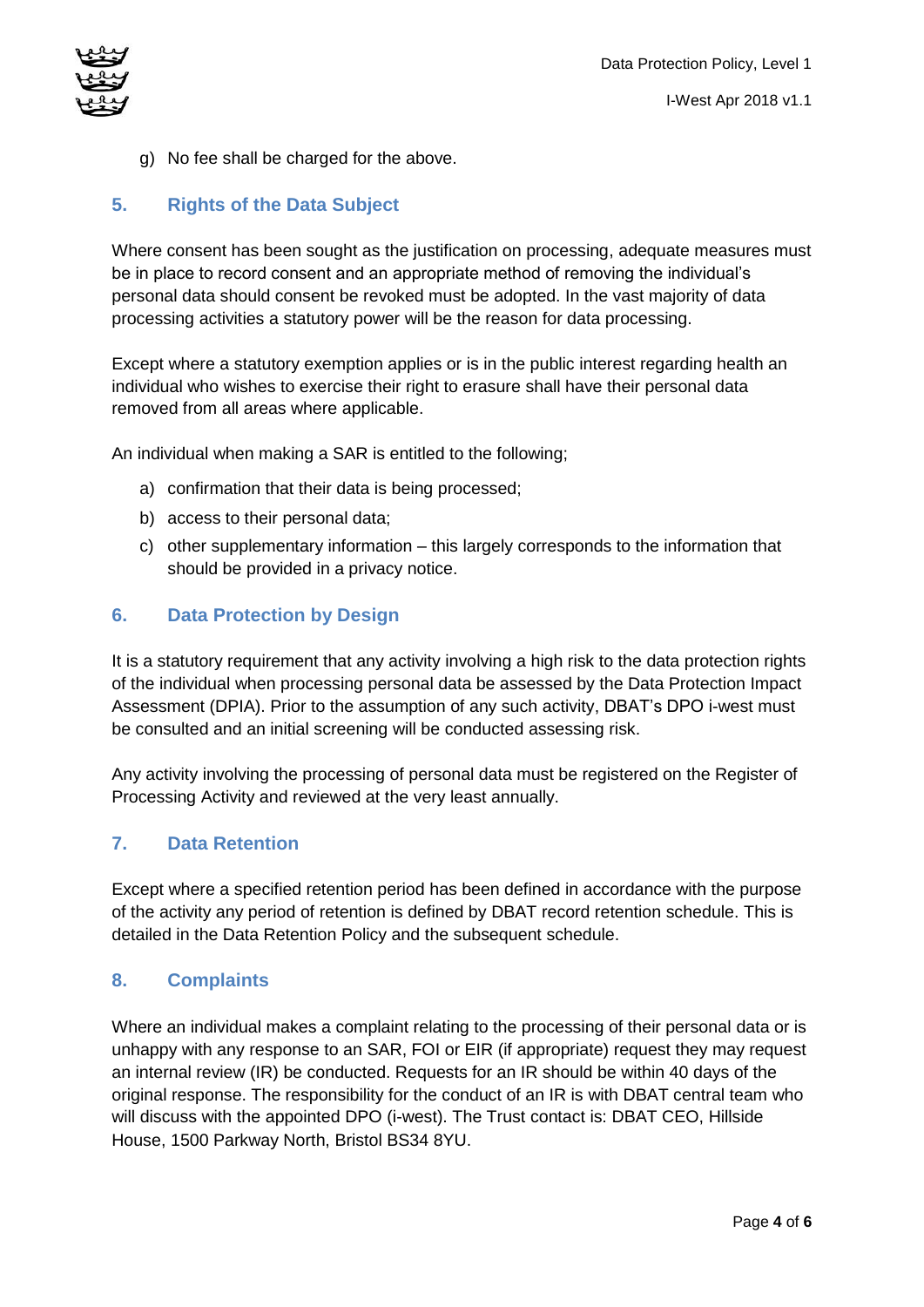

If an individual is unhappy with the outcome of the IR they have the right to appeal to the Information Commissioner's Office (ICO) for assessment, the ICO is contactable at;

> Wycliffe House, Water Lane, Wilmslow, Cheshire, SK9 5AF.

#### **9. Security Incidents**

Wherever it is believed that a security incident has occurred or a 'near miss' has occurred, the school and the Data Protection Officer (i-west) must be informed immediately and the Security Incident Management (SIM) process must be carried out, as detailed in DBAT's Data Breach Policy. The SIM is designed to manage, investigate, report and provide 'Learning from Experience' (LFE) to avoid future incidents occurring.

In any case an incident must be reported no later than 24 hours from identification, except where a malicious incident has occurred. The learning culture within the organisation seeks the avoidance of a blame culture and is key to allowing individuals the confidence to report genuine mistakes.

Further details on security incidents and data breaches can be found in the Data Breach Policy.

#### **10. Monitoring and Discipline**

Compliance with this policy shall be monitored through a review process. This will be agreed with the Data Protection Officer, and compliance will be reported to the Trust Main Board of Directors.

Should it be found that this policy has not been complied with, or if an intentional breach of the policy has taken place, the organisation, in consultation with senior management, shall have full authority to take the immediate steps considered necessary, including disciplinary action.

**Review this Policy upon; Change of Data Protection Officer, Change of Legislation**

**Additional associated policies: Special Categories of Personal Data Policy Information Security Policy Breach Policy Data Retention Policy**